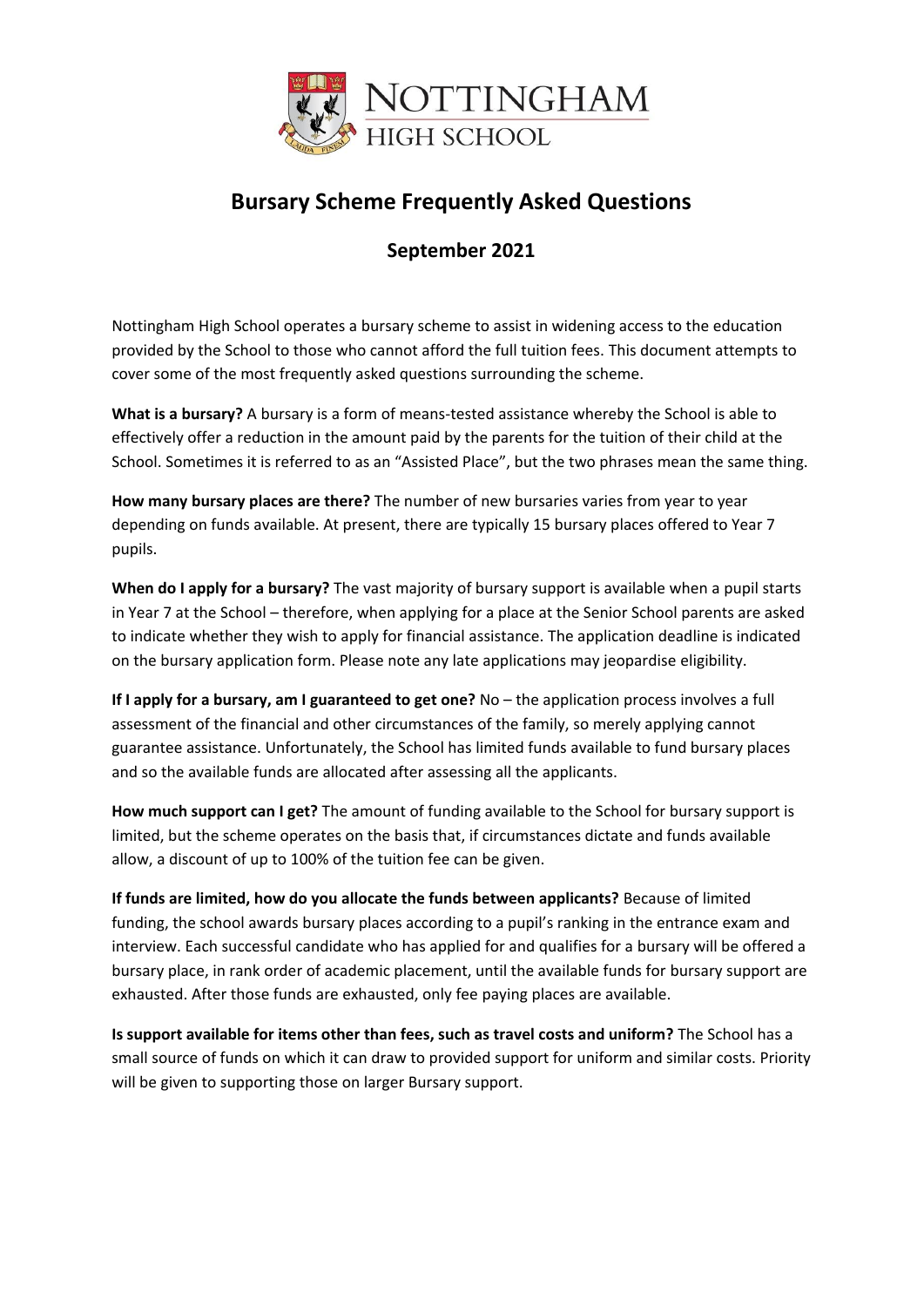**What level of income do I need to be on to qualify for a Bursary?** This is a difficult question to provide a specific answer to, because the totality of your family's financial and other circumstances are taken into account in the assessment of a bursary offer. For example, the value of the family home or other assets may be taken into account. Bursaries are offered on a sliding scale basis, subject to the assessment of your financial and other circumstances. We use a policy of awarding bursaries up to a maximum of the value of the full tuition fee in the year. The following table shows the approximate level of support that may be available at the total assessable family finances (involving assets, income, savings and shares) as a guide:

| <b>Total assessable</b><br>family finances | Maximum Bursary as a %<br>of tuition fee | <b>Parental contribution</b><br>(based on 2019/20 fee) |
|--------------------------------------------|------------------------------------------|--------------------------------------------------------|
| £24,000                                    | 100%                                     | £Nil                                                   |
| £35,000                                    | 88%                                      | £1,853                                                 |
| £45,000                                    | 74%                                      | £4,016                                                 |
| £55,000                                    | 57%                                      | £6,641                                                 |
| £65,000                                    | 31%                                      | £10,657                                                |
| £72,000                                    | Nil                                      | £15,445                                                |

Parents should remember that the value of the parental contribution referred to here is only a guide, based on a specific year's fee.

**What information will I have to provide if I apply for a Bursary?** The application form asks for full details of your circumstances, and also requires you to support these with documentary evidence. This will require you to provide your bank statements and other personal information. We assess the circumstances of the family unit in which the child lives and all those who have financial responsibility for paying the fees, so the information required may cover a number of people. We do appreciate that the process involves you sharing a significant amount of personal information with us, but we feel sure that you will support the fact that we must ensure that the School's charitable funds are used in the most appropriate way. All information you provide to us will be treated in strict confidence. We will retain copies of relevant documentation of successful applicants for the duration of their time at school, but original documents will be returned to you.

**Will anyone visit my home?** The School makes use of a third party representative company, to visit the parents/guardians' home to ensure the information has been correctly interpreted and the basis of the financial assessment has been fair.

**Do I have to apply every year?** The School will consider the level of bursary funding for the next academic year in the summer term before term starts. We may ask you to complete a bursary renewal form so we can reassess your financial circumstances and alter the level of funding accordingly. We cannot award a renewed bursary if our reasonable requests for information are not complied with. Also, we may ask a third party company to visit the parents'/guardians' house to ensure the information you have provided has been correctly interpreted.

I**f I have two children at the School, can I get a Bursary for both?** Yes, it is possible, but you should bear in mind that the financial assessment will be the same for both children and the parental contribution in respect of both will be the same; there is no additional discount for siblings. You should take this into account in your financial planning, and that bursary places are only available for those joining Year 7.